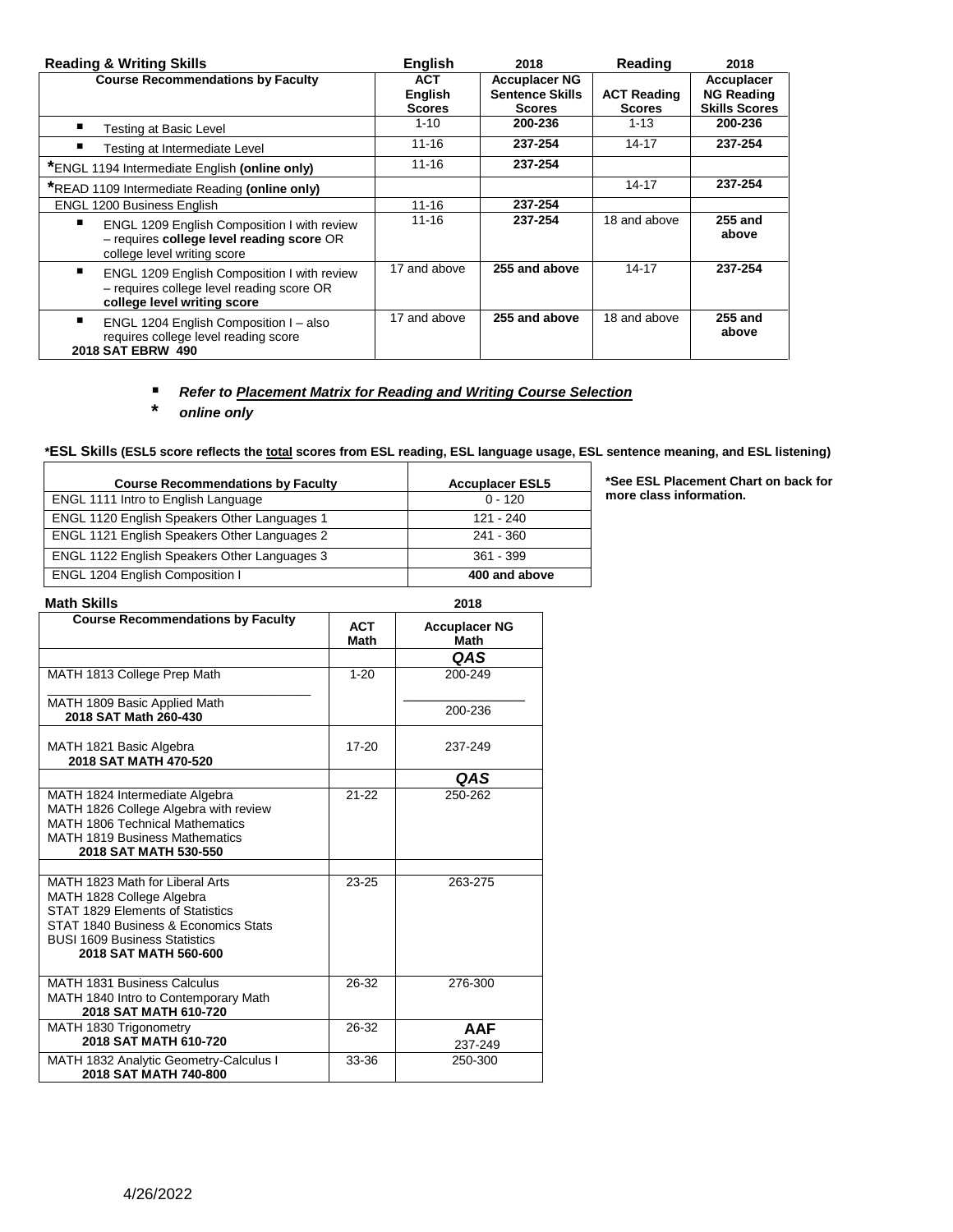| <b>PLACEMENT</b><br><b>MATRIX FOR</b><br><b>READING /</b><br><b>WRITING</b><br><b>COURSES</b> | <b>Basic English score</b> | <b>Intermediate</b><br><b>English</b> | <b>College English</b> |
|-----------------------------------------------------------------------------------------------|----------------------------|---------------------------------------|------------------------|
| <b>Basic Reading score</b>                                                                    | Foundations of RW          | Foundations of RW                     | <b>Integrated RW</b>   |
|                                                                                               | <b>ENGL 1191</b>           | <b>ENGL 1191</b>                      | <b>ENGL 1195</b>       |
| <b>Intermediate</b>                                                                           | Integrated RW              | <b>Integrated RW</b>                  | Eng Comp W/Review      |
| <b>Reading</b>                                                                                | <b>ENGL 1195</b>           | <b>ENGL 1195</b>                      | <b>ENGL 1209</b>       |
| <b>College Reading</b>                                                                        | <b>Integrated RW</b>       | Eng Comp W/Review                     | English Comp 1         |
| <b>level</b>                                                                                  | <b>ENGL 1195</b>           | <b>ENGL 1209</b>                      | <b>ENGL 1204</b>       |